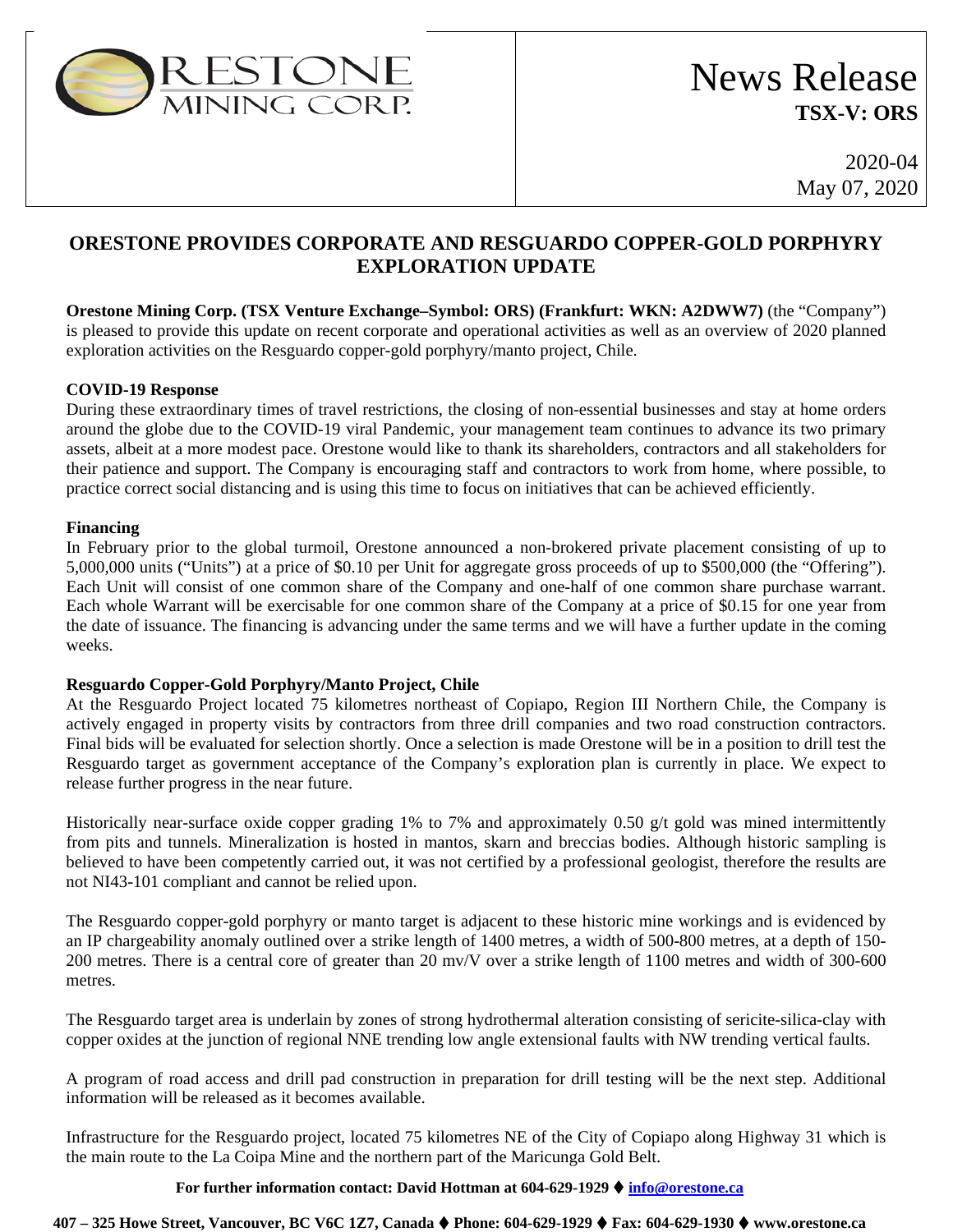

# News Release **TSX-V: ORS**

2020-04 May 07, 2020

As part of this update, please watch the recent video interview with Gwen Preston discussing the recent results and future plans for the company.



<https://www.youtube.com/watch?v=SE67fUhBJKE&feature=youtu.be>

We are committed to keeping our communications transparent and additional information will be released as it becomes available. To stay informed of the latest corporate activities please [click here](http://orestone.adnetcms.com/contact) to provide consent and receive news and updates.

Both of Orestone's projects in Chile and BC are located in structural corridors adjacent to large copper gold deposits. In Chile Orestone's Resguardo project is located in a NNE trending structural corridor 80 kilometres to the south of the El Salvador Mine and the past producing Potrerillos Mine, both large copper-gold porphyries. In Canada the100% percent owned Captain project is located 30 km south of the Mt. Milligan Mine, a large copper-gold porphyry. On both projects copper and gold mineralization in association with extensive hydrothermal alteration demonstrate the potential for discovery of large copper-gold deposits. For more information please visit: [www.orestone.ca](http://www.orestone.ca/)

Gary Nordin, P.Geo, a director of the Company, is a qualified person as defined by National Instrument 43-101, Mr. Nordin has reviewed and approved the technical information in this press release.

### **ON BEHALF OF ORESTONE MINING CORP.**

### **David Hottman**

**CEO**

*Neither the TSX Venture Exchange nor its Regulation Services Provider (as that term is defined in the policies of the TSX Venture Exchange) accepts responsibility for the adequacy or accuracy of this News Release. This news release has been prepared by management and no regulatory authority has approved or disapproved the information contained herein.*

#### **Forward-Looking Statements**

*This news release contains certain forward-looking statements, which relate to future events or future performance and reflect management*'*s current expectations and assumptions. Such forward-looking statements reflect management*'*s current beliefs and are based on assumptions made by and information currently available to the Company. Readers are cautioned that these forward-looking statements are neither promises nor guarantees, and are subject to risks and uncertainties that may cause future results to differ materially from those expected including, but not limited to, market conditions, availability of financing, currency rate fluctuations, actual results of exploration and development activities, environmental risks, future prices of copper, gold, silver and other metals, operating risks, accidents, labor issues, delays in obtaining governmental or regulatory approvals and permits, and other risks in the mining industry. In addition, there is uncertainty about the spread of the COVID-19 virus and the impact it will have on the Company's operations, global supply chains and economic activity in general. All the forward-looking statements made in this news release are qualified by these cautionary statements and those in our continuous disclosure filings available on SEDAR at [www.sedar.com](http://www.sedar.com/)*. *These forward-looking statements are made as of the date hereof and the Company does not assume any obligation to update or revise them to reflect new events or circumstances save as required by applicable law.*

### **For further information contact: David Hottman at 604-629-1929 [info@orestone.ca](mailto:info@orestone.ca)**

**407 – 325 Howe Street, Vancouver, BC V6C 1Z7, Canada Phone: 604-629-1929 Fax: 604-629-1930 www.orestone.ca**